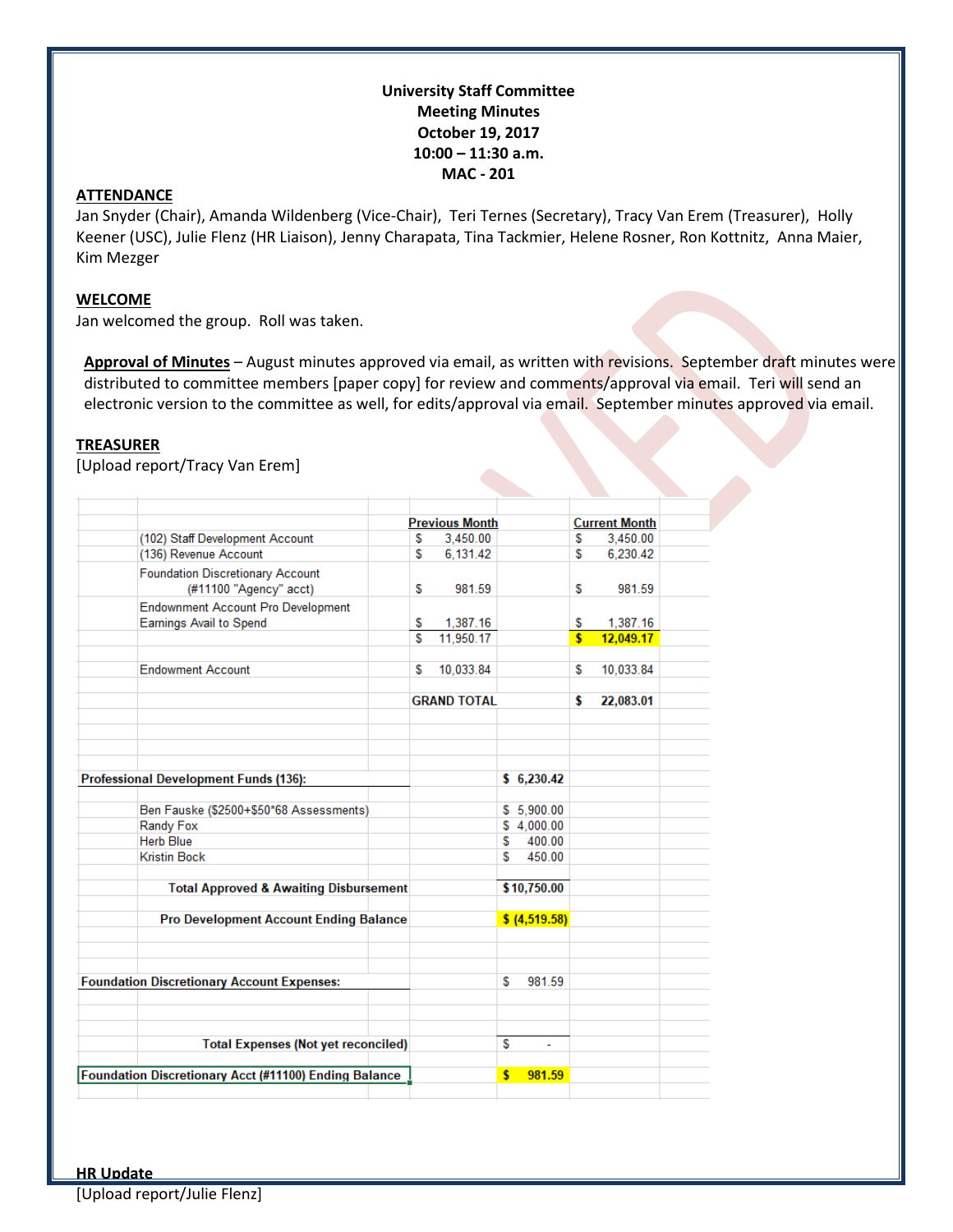- **Title and Total Compensation Study:** HR staff are meeting with area and divisional leaders to discuss the draft job family/sub family structure and how our campus positions fit into this structure. As a next step, the HR Project Team has begun the review of job levels and will be working with the advisory council and planning team to continue this discussion as we move through phase 2.
- **Policy updates (informational only):** 
	- o **Published**
		- **Moving Expense Reimbursements**
	- o **In the Works:**
		- **EXP** Compensation and Pay Plan Policy- updates underway
		- **Alcohol and Other Drugs Policy**
		- Revisions to Recruitment and Hiring with leadership to finalize
		- **Revisions to the Workplace Conduct Policy**
- **Annual Benefits Enrollment** period is October 2 to 27, 2017.

#### New Employees:

• **Custodian (2nd Shift)** Operations: Incumbent – Terry Poster – Keith Bani was hired and started on 10/9/17

## Positions Being Recruited:

- **Custodian (1st Shift)** Operations: Incumbent Connie Austin
- **Custodian (50%)** Operations: Incumbent James Mezger
- **HVAC Refrigeration Specialist** Facilities Management: Incumbent Kyle Paal
- **USPA** Continuing Education and Community Engagement: Incumbent Patti Cole
- **ADA** PEA/DJS Incumbent Christina Baudhuin

## **USC report**

## **Elections Committee**

Chair Holly Keener reported that one individual responded showing interest in being on the ballot for the position to replace Christina Baudhuin on the Personnel Committee; Christina replaced Nathan Carlton; her term is 2016-18. After discussion regarding only one candidate on the ballot, Ron Kottnitz also agreed to run for the interim position. Holly will prep and distribute the ballot and report results at the November meeting.

## **Personnel Committee**

No updates other than stated above in the election committee report.

## **Professional Development Committee**

FALL CONFERENCE: Chair Teri Ternes reported that the committee is ready to receive 129 registered for the conference tomorrow, October 20<sup>th</sup> at Tundra Lodge.

JOINT WORKSHOPS: Two workshops on "Financial Check-Up" are scheduled for November 15. The morning session is titled "Budgeting Practices and Strategies" and the afternoon session is titled "Identity Theft". Registration is currently at 22 for the morning and 19 for the afternoon. The workshops are presented by representatives of UW-Credit Union.

PROFESSIONAL DEVELOPMENT FUNDS: There are two requests pending at \$20 each, one request pending for \$100.